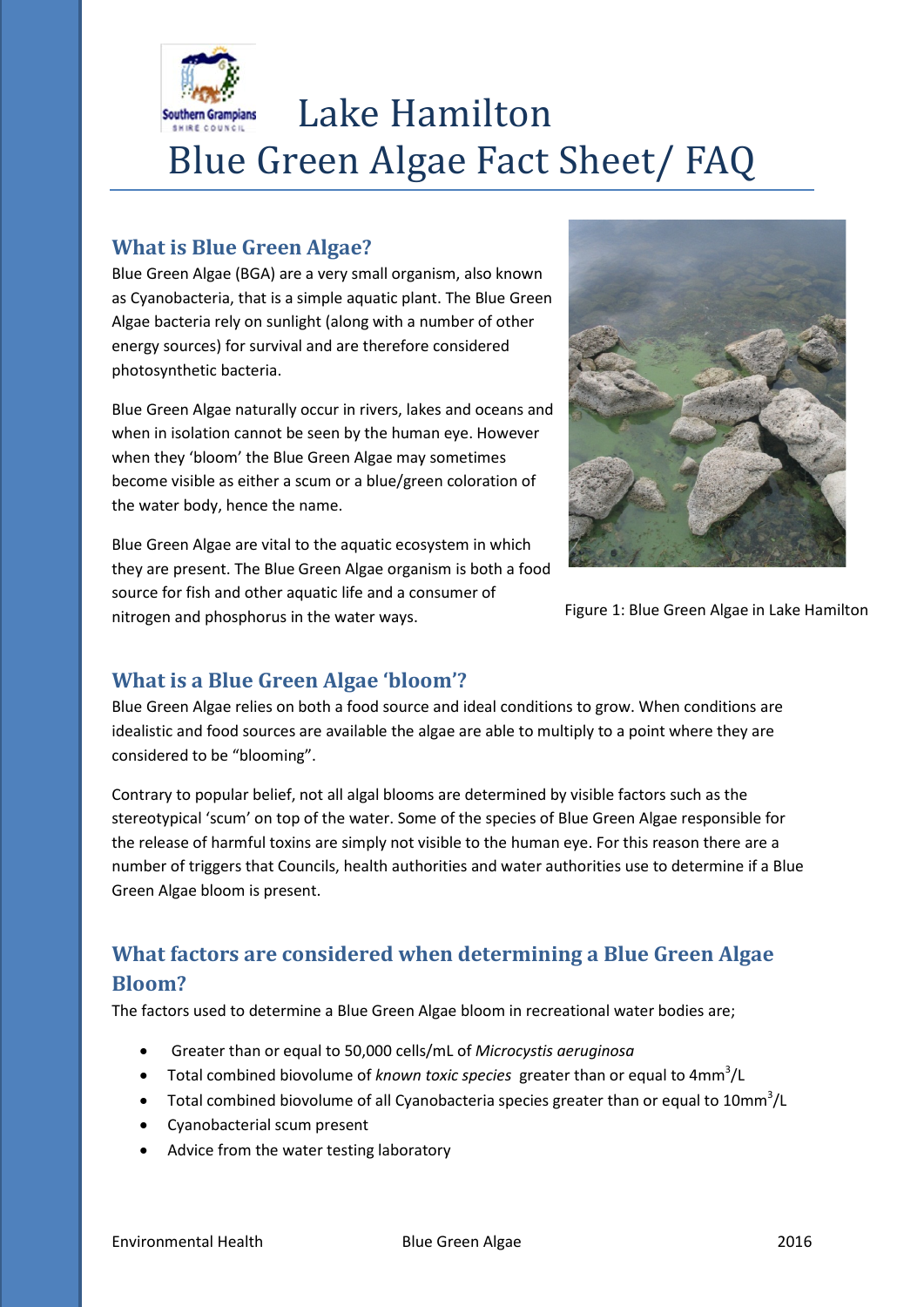Often an odour will be present during an algal bloom and can provide a simple yet effective way to determine if an algal bloom may in fact be present.

## **How long do blooms generally last?**

Algae, just like humans, rely on food sources for survival. Blue Green Algae is generally reliant on phosphorus, nitrogen and sunlight to enable growth and survival, provided that both of these two food sources are available, Blue Green Algae can survive and bloom for an infinite amount of time.

For this reason there are a number of preventative measures implemented by water quality and monitoring professionals to remove, or prevent entry of, Nitrogen and Phosphorus from or into recreational water bodies such as Lake Hamilton. By removing the food source of algae we can reduce the number of blooms occurring and also the length of time the blooms are likely to last.

#### **Are all Blue Green Algae toxic and what are the Health effects?**

No, not all species of Blue Green Algae are toxic. Of the 1500 known species of Blue Green Algae there is only approximately 50 species that produce toxins. The most common toxic species of algae that is found in Lake Hamilton is *Anabaena.*

The Anabaena species produces a neurotoxin that can damage nerves and cause muscle spasms, particularly in the specific muscles that assist humans and animals to breathe (The Cooperative Research Centre fo Water Quality and Treatment, 2008).

Whilst illness from contact with blue green algae is rare there are three specific toxins that an algal species may produce. Depending upon the species that you have come into contact with, symptoms may vary.

The three main types of toxin produced by algae are;

- **Allergens** may produce a wide variety of reactions, some of which include irritation of the eyes, skin rashes, diarrhoea and possibly gastroenteritis.
- **Heptatoxins** cause damage to the liver and may be involved in an increased chance of some cancers.
- **Neurotoxins** as discussed above, may damage nerves, cause muscle weakness, muscle spasms and in severe cases, paralysis.

## **How often is Lake Hamilton tested for Blue Green Algae?**

Southern Grampians Shire Council operate a regular and stringent monitoring regime of Lake Hamilton. SGSC monitors Lake Hamilton 12 months of the year.

## **At what time of the year is Blue Green Algae blooms most common?**

The survival and growth of Blue Green Algae is highly dependent upon a number of factors. Most importantly Blue Green Algae relies on sunlight, warm water temperature and nutrients such as Phosphorus and Nitrogen which infers that algal blooms are most likely to occur during the warmer months.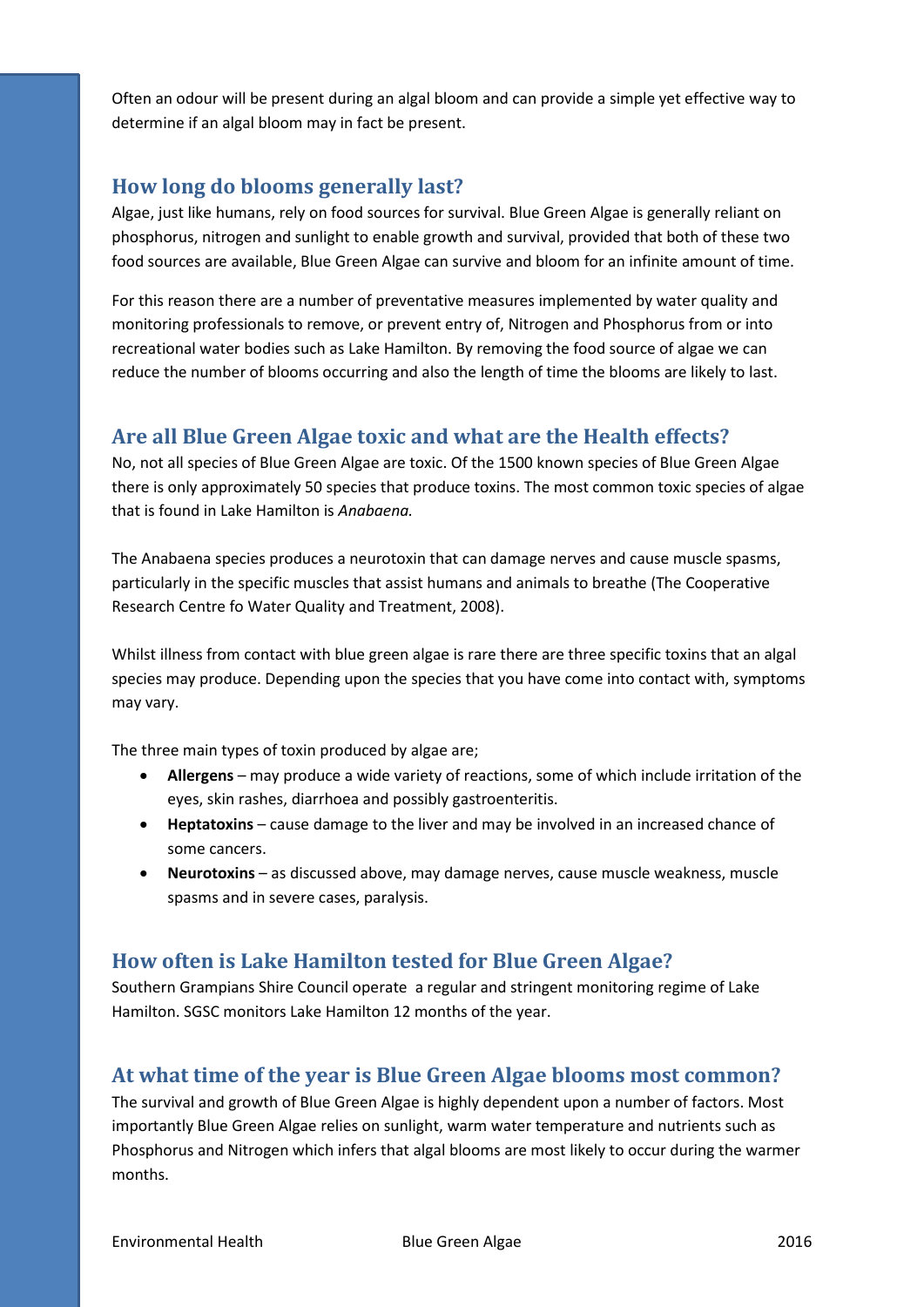The monitoring program undertaken by Southern Grampians Shire Council has shown over the past 6 years that most commonly Lake Hamilton experiences blooms between October and April, however various species of BGA are more susceptible to the environmental conditions than others. For this reason it is possible for algal blooms to occur at any time throughout the year.

#### **When can I not use Lake Hamilton?**

To protect you and your animals from harm, it is highly recommended that Lake Hamilton waterbody is not used for any recreational or commercial purposes whilst the algae warning signage is erected by Council. Recreational use includes, rowing, waterskiing, sailing, motor boats, fishing , swimming and animal drinking water . Commercial use includes, testing of motors, watercraft and animal drinking water.

## **What Lake Hamilton facilities can I use when blue green algae signage is erected?**

You can use Lake Hamilton walking track, picnic areas, playgrounds and skatepark whilst algae warning signage erected. To protect you and your animals from harm, do not enter, touch or drink Lake Hamilton water whilst the blue green algae signage erected

## **When are the Algae warning signage erected and what does it look like?**

The algae warning signage is erected at waterbody foreshore by Council immediately preceding one or more of the following of trigger points are confirmed:

- Greater than or equal to 50,000 cells/mL of *Microcystis aeruginosa*
- Total combined biovolume of *known toxic species* greater than or equal to 4mm<sup>3</sup>/L
- Total combined biovolume of all Cyanobacteria species greater than or equal to  $10\text{mm}^3/\text{L}$
- Cyanobacteria scum present.
- Advice from the water testing laboratory.

The algae signage erected by Southern Grampians Shire Council is a generic Algae Warning Sign that is used by Water Authorities and Councils across Victoria and New South Wales and is a highly distinguishing sign that is easily noticed when erected.



Figure 2: Blue Green Algae Warning Signage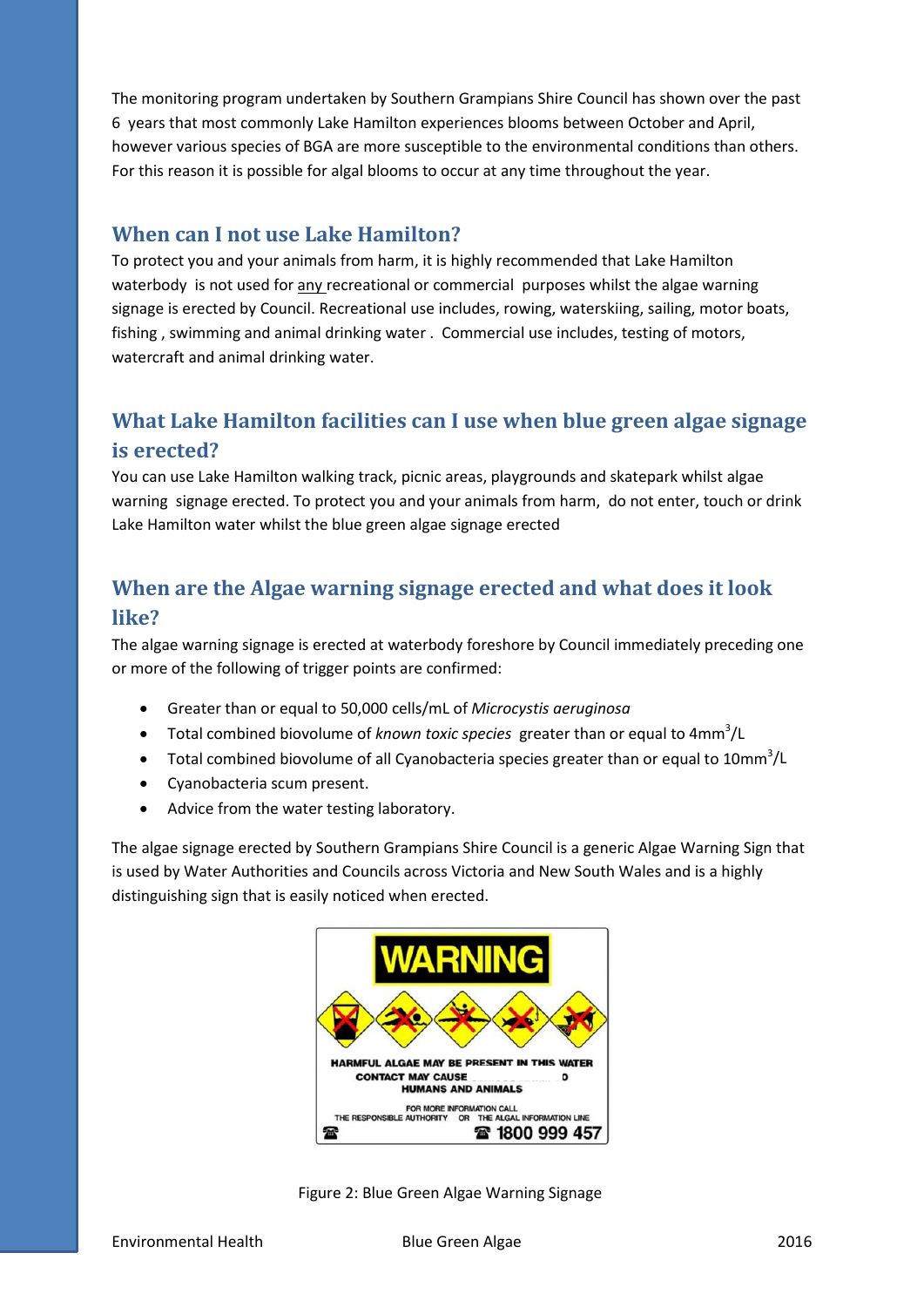## **Where are the Algae warning signs posted at Lake Hamilton?**

There are a number of prominent sites at which the Blue Green Algae Signage is erected by Council during times of a BGA bloom. The sites are designated as such to include all of the public access points to the lake and include;

- At the Boat Ramp
- At the Spillway
- At the Beach BBQ area
- At the Southern car park of Lake Hamilton (adjacent to the Skate Park)
- At the Pedestrian Bridge
- On all Lake Hamilton Maps located around the Lake



Figure 3: Location of Blue Green Algae Warning Signage at Lake Hamilton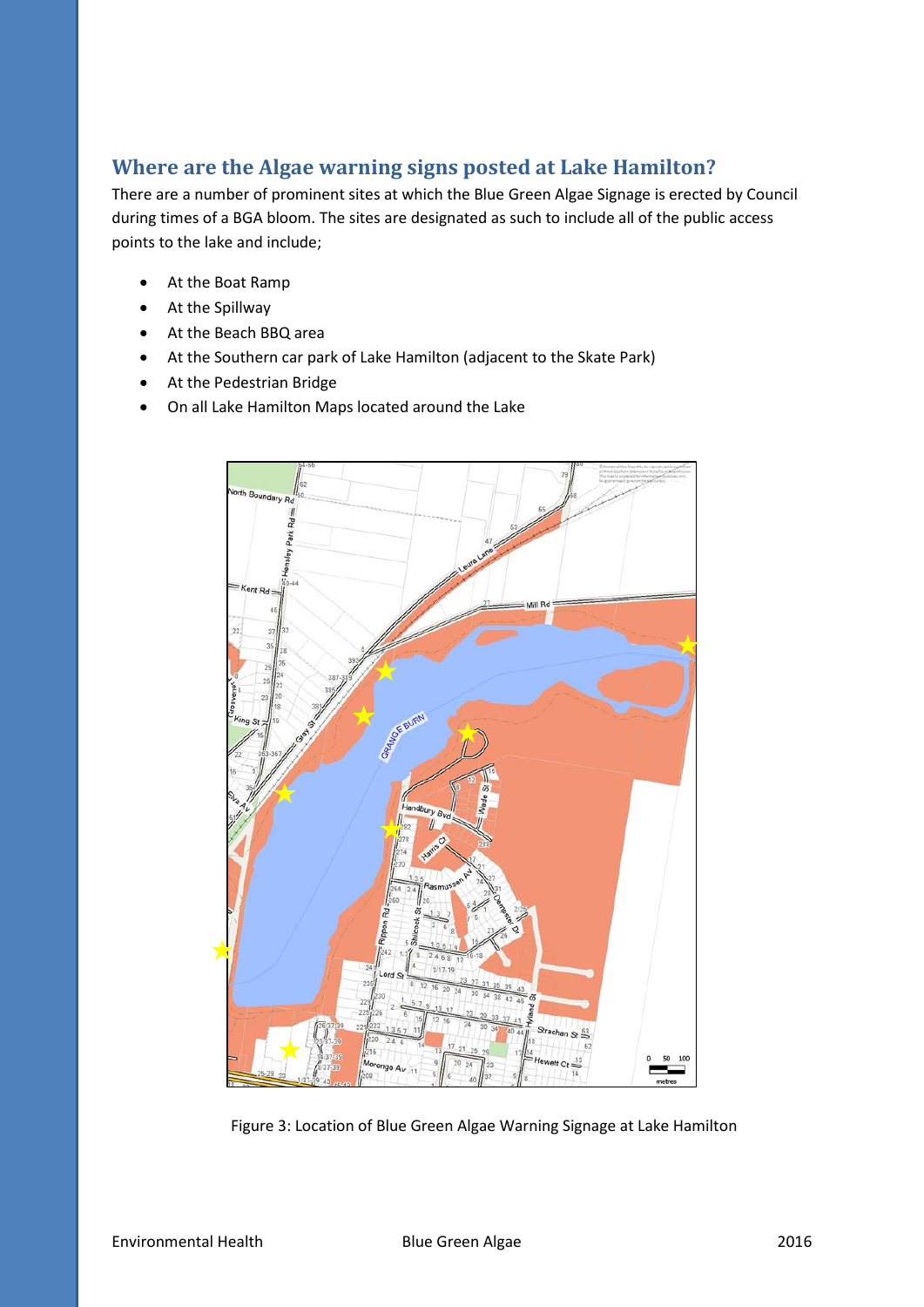## **How will I know when Lake Hamilton is not fit for use?**

The first point of reference to determine if the Lake is suitable for use is to look for the algae warning signage at Lake Hamilton. There will be signage erected if the Lake has been deemed unsuitable for use however if you are unsure as to whether the Lake is suitable for recreational activities there are also a number of other public notification stages to look out for.

When Lake Hamilton is tested and considered unsafe according to the guidelines previously mentioned Council immediately distributes a media release to advise the public of a BGA bloom. This media release can be found in the Hamilton Spectator and on Councils website [www.sthgrampians.vic.gov.au](http://www.sthgrampians.vic.gov.au/) . Notification of a bloom can also be sought by contacting Southern Grampians Shire Council on [www.sthgrampians.vic.gov.au,](http://www.sthgrampians.vic.gov.au/) 5573 0444 or Hamilton Visitor Information Centre on 1800 807 056.

For more immediate notification of an Algae bloom in Lake Hamilton there is a contact list developed by Councils Environmental Health Unit that notifies contacts by email of any identified issues with Lake Hamilton water quality issues. If you wish to be added to this contact list please contact Council's Environmental Health Unit on 03 5573 0244 and provide your details.

## **Contact Us**

#### **Southern Grampians Shire Council**

| Web:   | www.sthgrampians.vic.gov.au                                          |
|--------|----------------------------------------------------------------------|
|        | <b>In Person:</b> 1 Market Place or 111 Brown St, Hamilton, Victoria |
| Email: | council@sthgrampians.vic.gov.au                                      |
| Mail:  | Locked Bag 685 Hamilton VIC 3300                                     |
| Fax:   | 03 5571 1068                                                         |